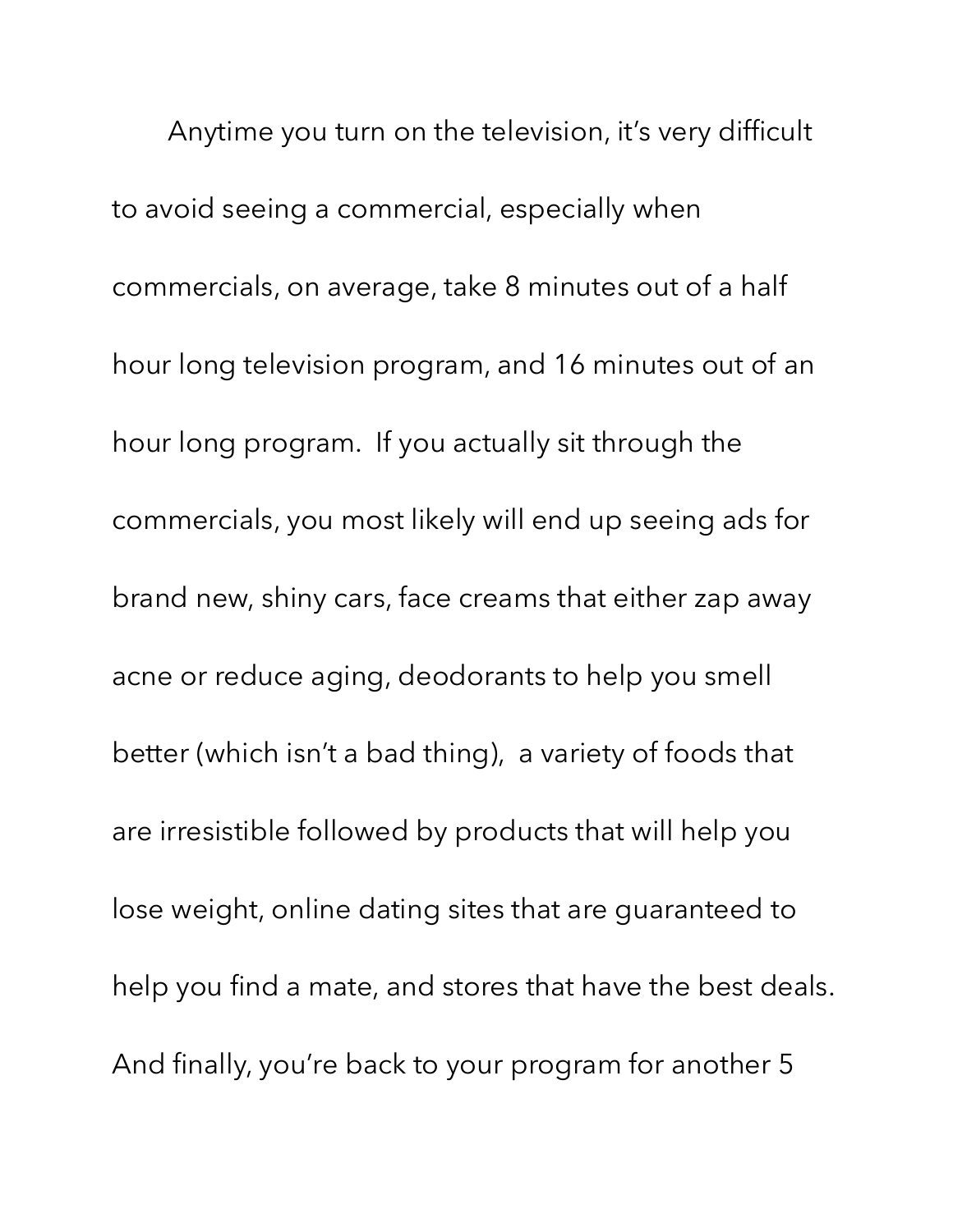minutes before the next round of commercials. If you happen to change the channel during the commercials, simply open a magazine or go on a website where there are ads on the side of the screen, sure to get your attention.

The bottom line is, these ads claim that you want to have a better life than you already have. They want you to buy into a life where you have more money, more possessions, more cars, more friends- more More MORE! And if what the commercial or ad is trying to sell doesn't phase you, perhaps the flawless people promoting the product will. I really want to know how many doctors out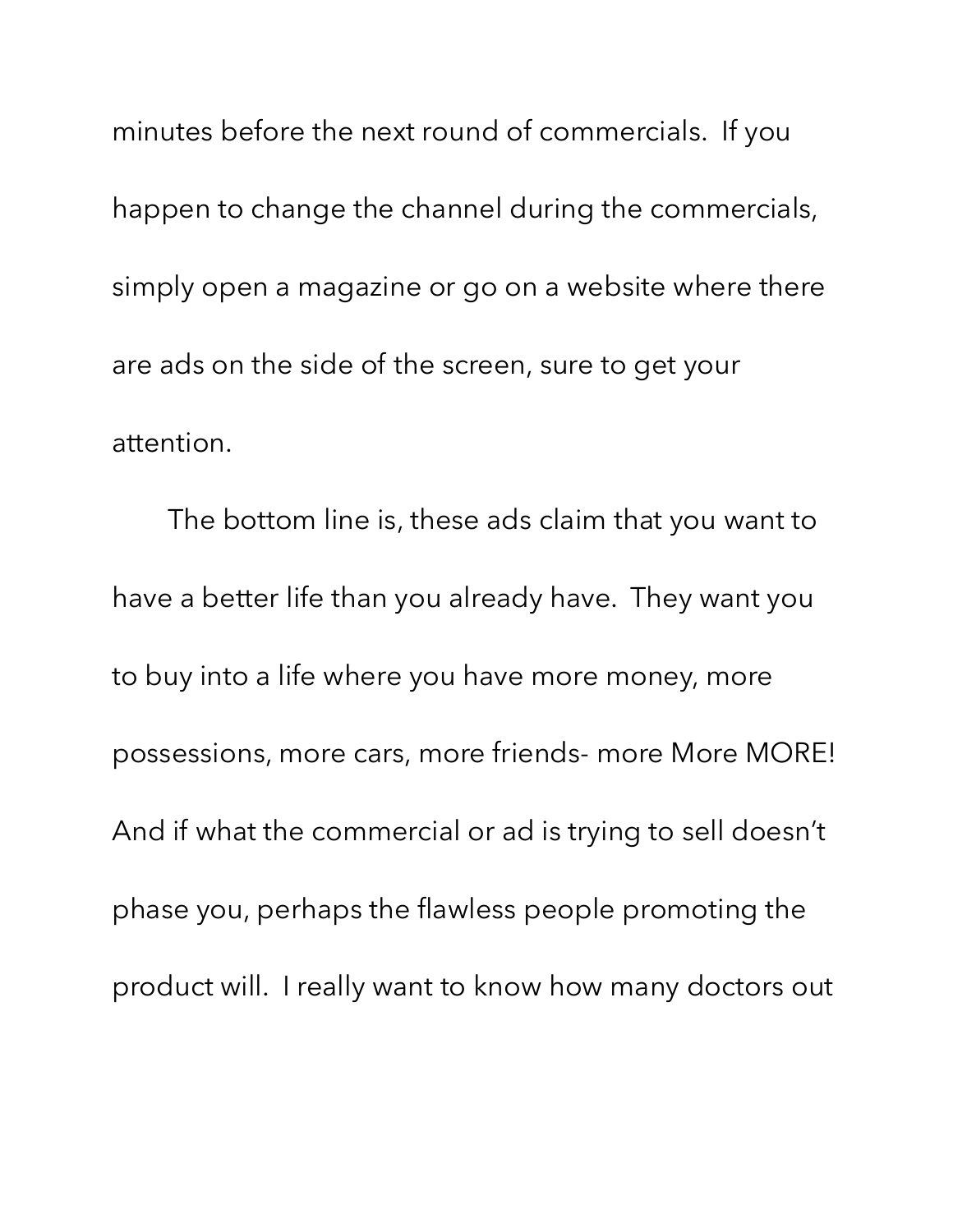in the real world actually look like a model, like they do in the commercials?

These ads fuel our self-obsessed society by stating the claim: "You are lacking in your life". You are not good enough, pretty enough, talented enough, do not own enough. You are not worthy of love and happiness unless you purchase whatever is being advertised. If you buy it, then you'll feel happy and worthy in life.....UNTIL.... That moment of happiness wears off. You realize that **what you had just given into** did not fill the sense of need or rid you of the sense of lack. You are disappointed once again and then turn to find something that will make you feel better. You begin the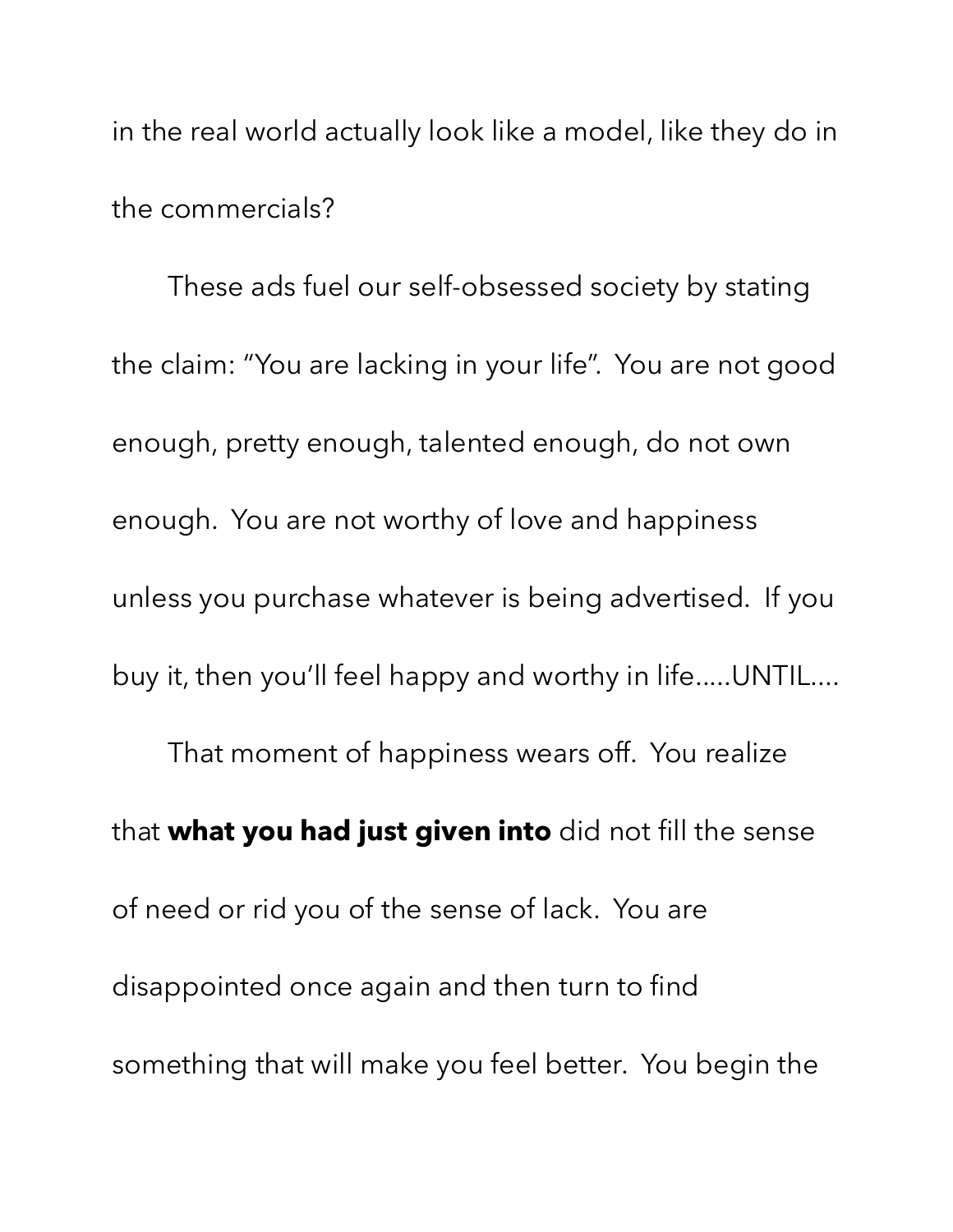spending cycle all over again, or worse, you begin to **truly** feel like you are lacking in life, that you aren't good enough. This can lead to a negative self image and that can lead to depression or worse, substance abuse, overindulging in food, settling for someone who doesn't value you, or whatever...hoping you will at some point feel that you'll be acceptable.

This morning, we hear a promise from Jesus: "I am the good shepherd. The good shepherd lays down his life for the sheep" and "I lay down my life in order to take it up again. No one takes it from me, but I lay it down of my own accord." For those of us who are told constantly by society that we are insufficient, and have actually felt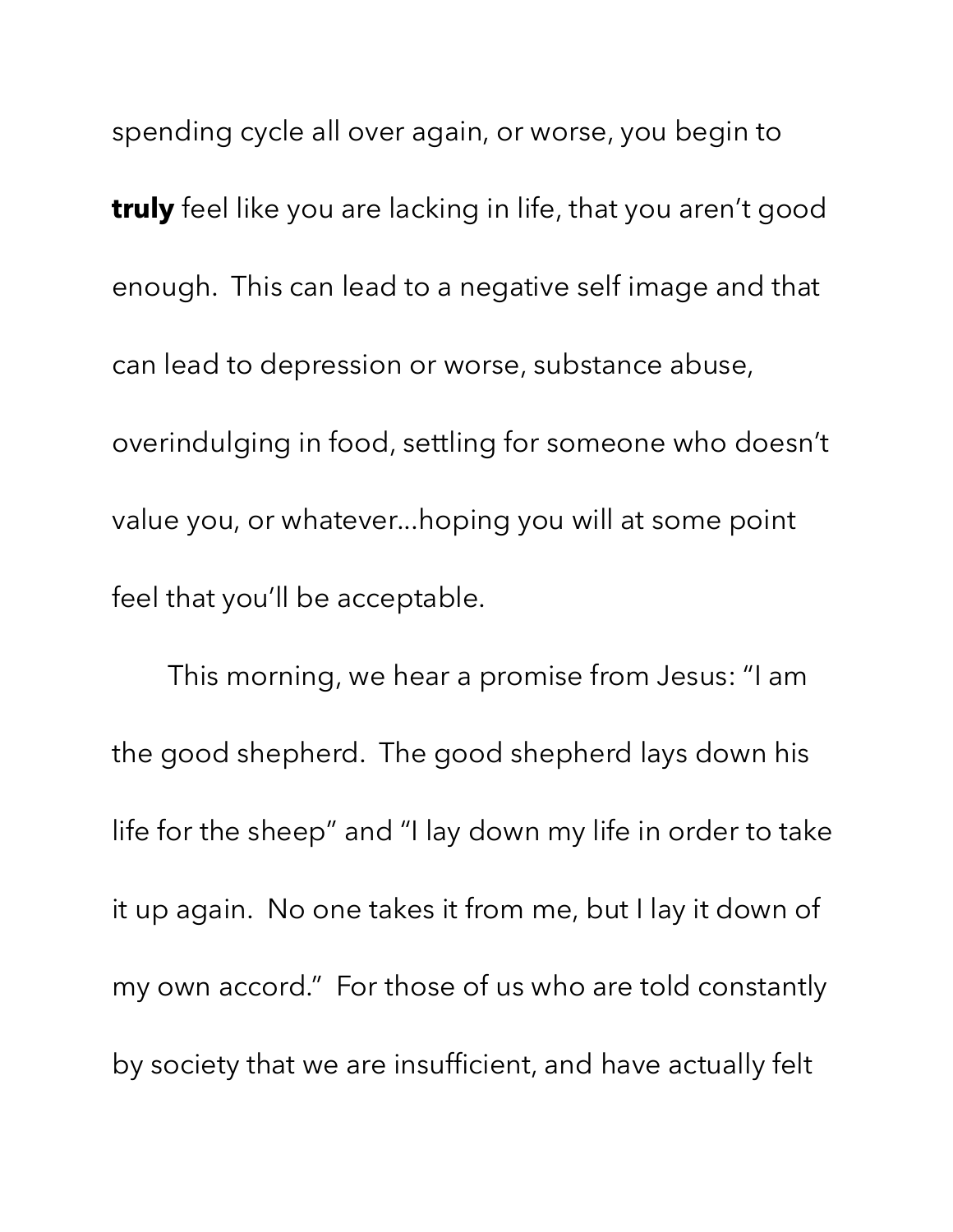that way, we are left to question, why? Why would the good shepherd, Jesus Christ, lay down his life for **US**? Why?

The answer is this, and listen intently: Jesus laid down his life for us because we ARE enough, no matter what we are told. We are enough! Jesus did not die in order to bring judgment on this world, or to make some sort of payment to God. Jesus came down to us so that he would reveal that God loves the whole world, no exceptions. We know this through the well known verse from John 3:16, "For God so loved the world that He gave His only Son"...we know that verse so well. Jesus came to us, to tell us that we are ALREADY loved so very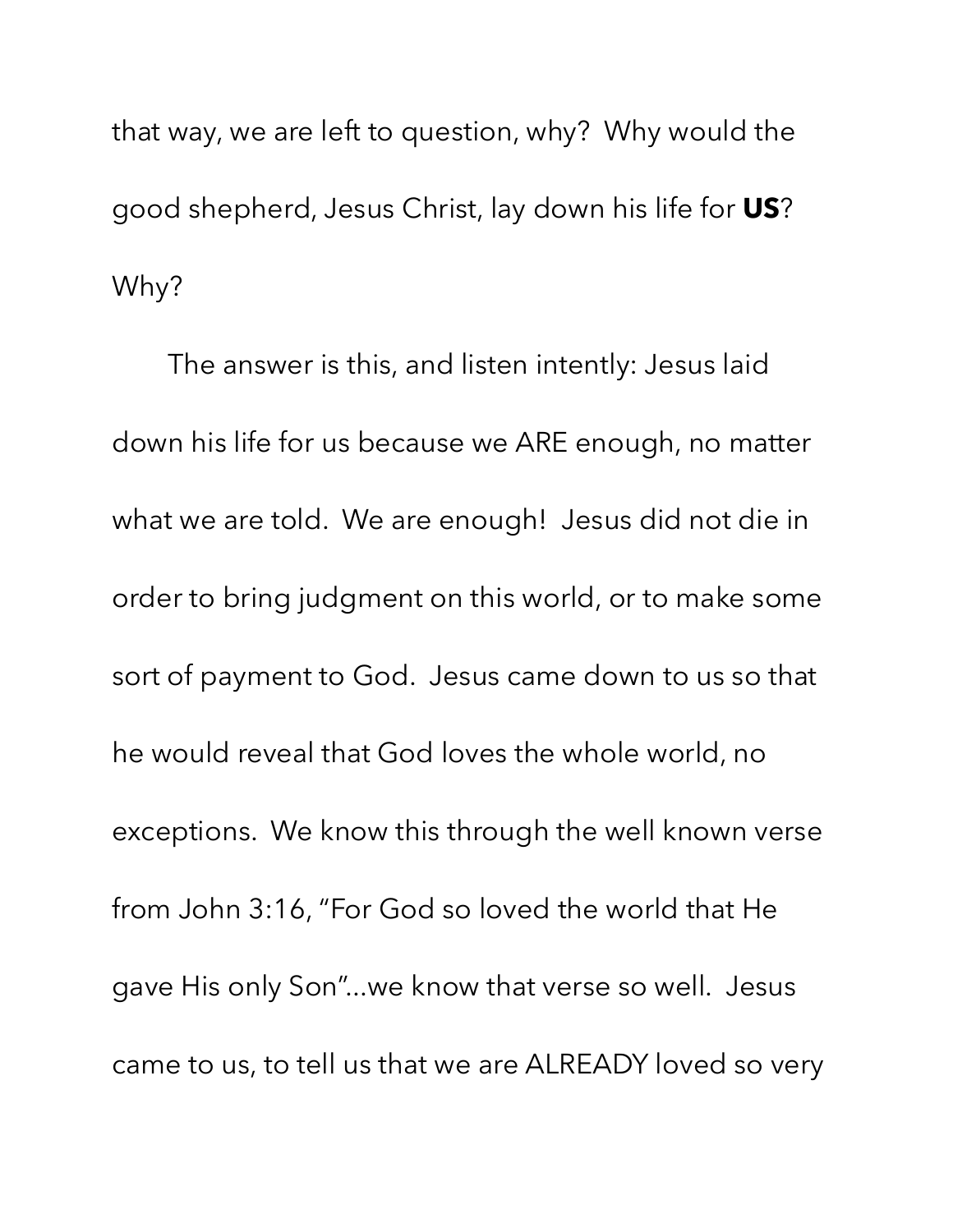much, that we are enough, that we don't need special products, cars, ipads, diet pills, a reputation, a high status job, a list of achievements or anything else to be deserving of God's love. God's unconditional and neverfailing love? We've got that already! It's hard for us to believe it, I know. After all, we live in a society which seems to value possessions, beauty and success all too highly. We are talking about a billion dollar industry that works hard to keep these values alive. So therefore, we feel pressured to give in to that belief that we are not worthy of love and acceptance unless we have earned it. But deep down, we know it's all a lie and know we need to look to the Good Shepherd who has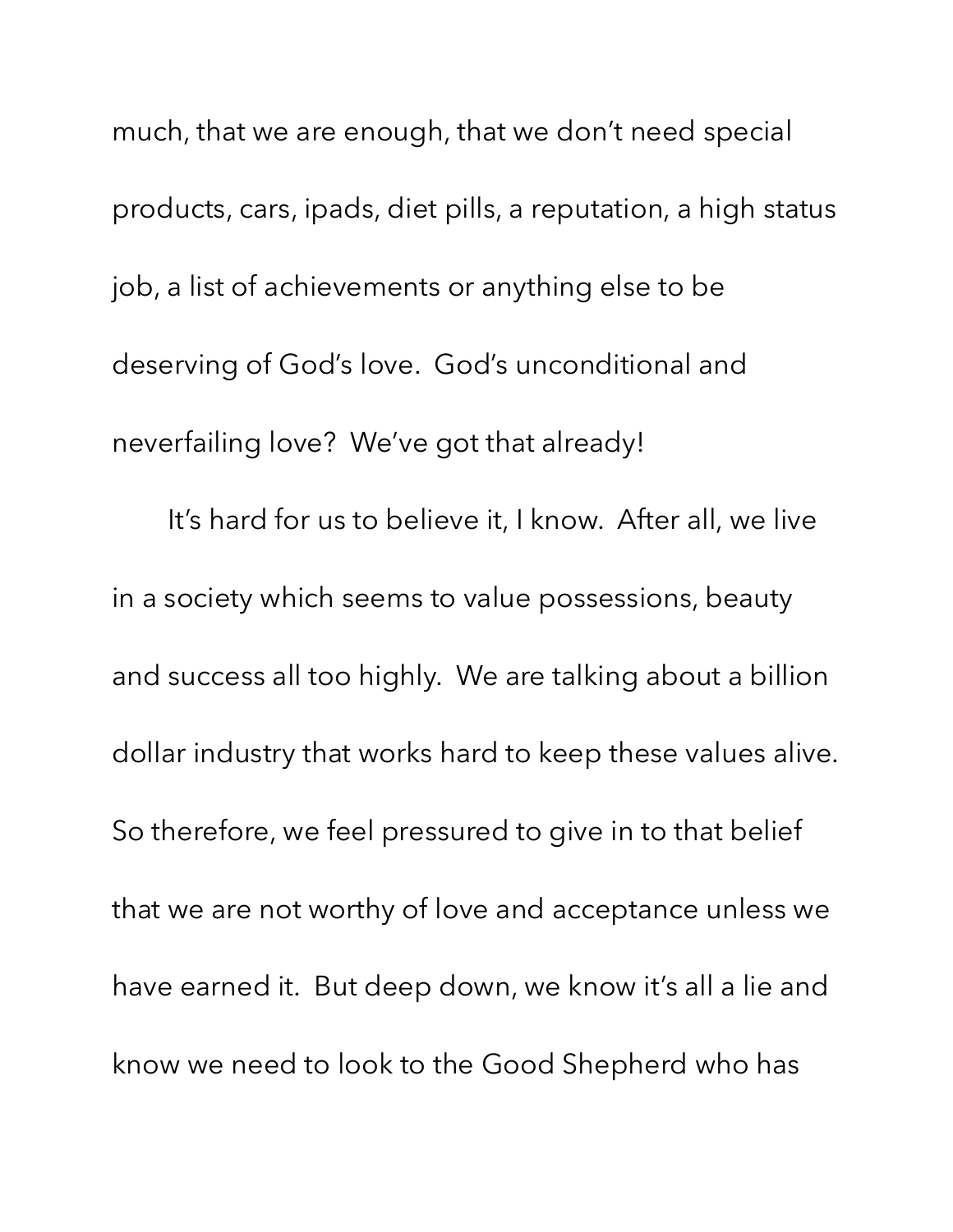told us the words we need to hear "I am the good shepherd. The good shepherd lays down his life for the sheep...and you ARE worth it because I love you."

It is hard to believe at times, which is why it is so important for us to listen to more of Jesus' message: "I lay down my life for the sheep...I have other sheep that do not belong to this fold. I must bring them also, and they will listen to my voice. So there will be one flock, one shepherd." This is important because Jesus is saying that he didn't come just for his disciples, the chosen few, but he came for all of us. And so, we are summoned to hear and believe this message of acceptance and love and share it with each other and all those we meet.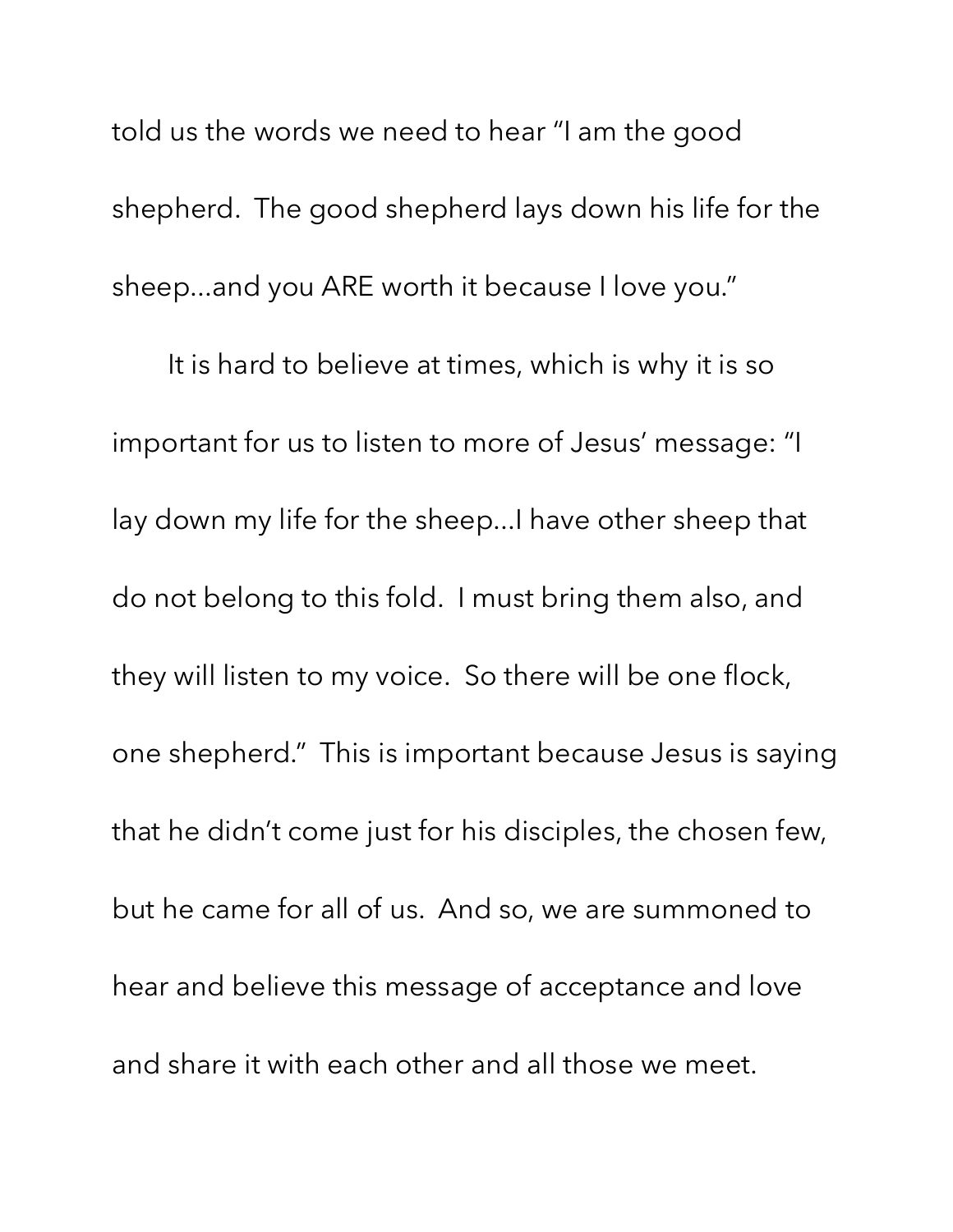This is good news. Good news that society tries to stifle. Good news that is hard to believe because of the advertising industry and because of a society who's eager to accept it even though it's false. And because it's hard to believe, we need to keep reminding ourselves and others the truth of the Good Shepherd, who gave his life out of God's love and acceptance for all of us. This love is greater than anything of this world. It's all we need. We are accepted. WE ARE WORTH IT!

An important phrase that I want you to remember is...."You are a beloved child of God, and you are enough." Repeat after me...you are a beloved child of God, and you are enough. Say these words throughout